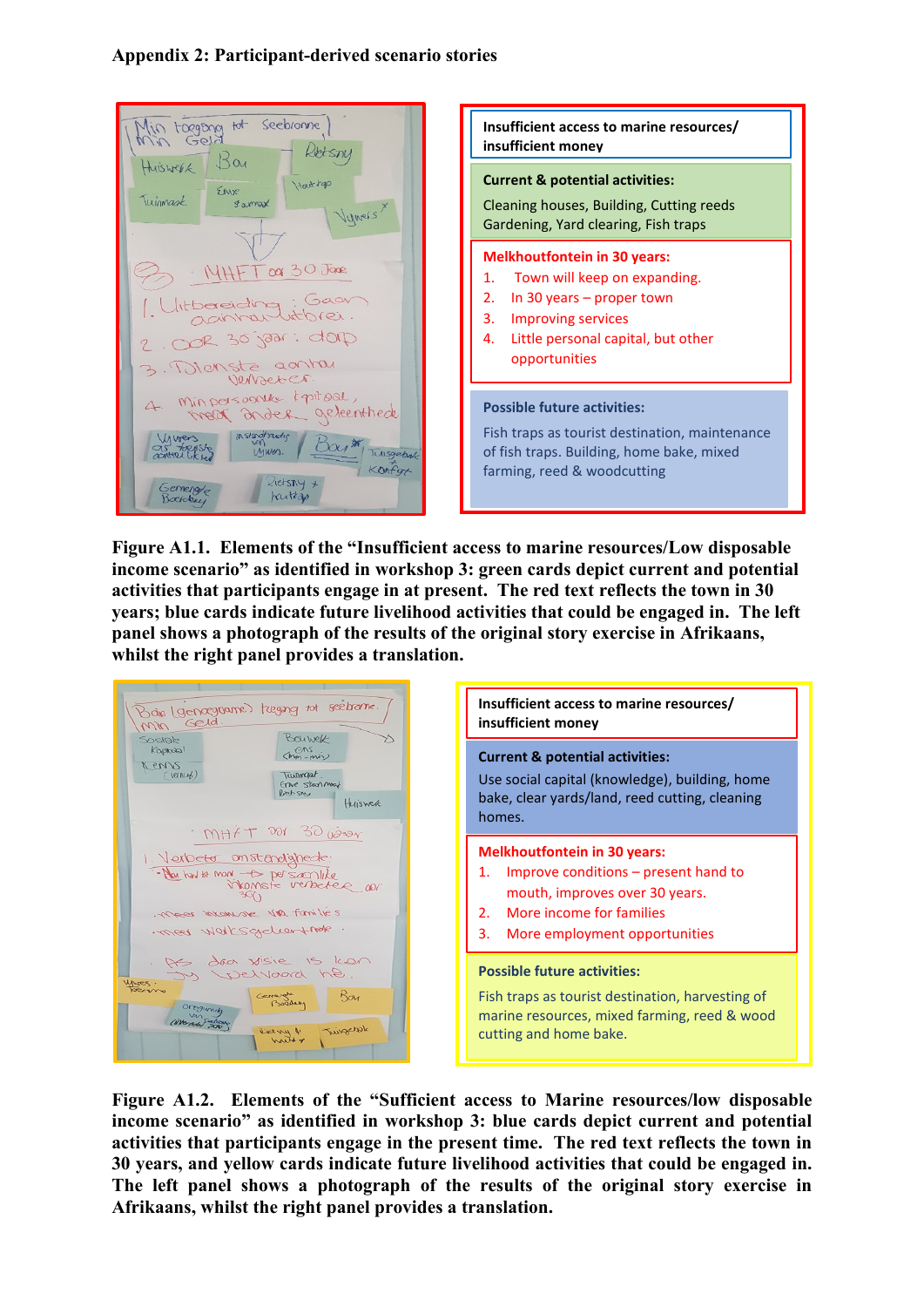

**Figure A1.3. Elements of the "Insufficient access to Marine resources/Sufficient disposable income" scenario identified in workshop 3: blue cards depict future livelihood activities that participants could engage in. The red text reflects the town in 30 years. The left panel shows a photograph of the results of the original story exercise in Afrikaans, whilst the right panel provides a translation.** 

| aie toegangl genoegsame toegang<br>see tranne<br>$\left(\nabla P\right)$ d                                                                                                                                                                                                                                                          | Sufficient access to marine resources/<br>insufficient money                                                                                                                                                                                                                                                                                                                              |
|-------------------------------------------------------------------------------------------------------------------------------------------------------------------------------------------------------------------------------------------------------------------------------------------------------------------------------------|-------------------------------------------------------------------------------------------------------------------------------------------------------------------------------------------------------------------------------------------------------------------------------------------------------------------------------------------------------------------------------------------|
| Dole regiment<br>what<br>ben providing<br>.∧cv~r<br>-d(gent)<br>Messfiser<br>Vis besolute<br>Yago & boot<br>Visitory Expansion<br><b>Vik &amp; groter</b><br>vestated (Beles bot)<br>UIS VELUCIEVA<br>lang<br>$D$ <i>ougers</i><br>Selfung<br>active<br><b>b</b> <i>Elap</i><br>Versorging<br>lopsic held<br>$mHT$ 000 30 $\supset$ | <b>Potential activities (businesses):</b><br>Fishing (for recreation), commercial fishing<br>(skipper with own boat), fixing boats &<br>training, fish processing & distribution,<br>diversify fishing activities, improve fishing<br>capacity, tackle shop, care duties, building<br>(training). other courses.                                                                          |
| JOAN aalan.<br>France coc?<br>Copleiding I have<br>gaan verbet<br>1991<br>Kursse<br>oxeding?<br>Dole + pleasing                                                                                                                                                                                                                     | <b>Melkhoutfontein in 30 years:</b><br>Town will keep on expanding.<br>Houses will be improved.<br>2.<br>More businesses – business district<br>3.<br>More fishing-related businesses<br>4.<br>More urbanised town<br>5.<br>Attraction for other communities ito work<br>6.<br>7.<br>More tourism (including fishing tourism)<br>Improved schooling and training<br>8.<br>(opportunities) |

**Figure A1.4. Elements of the "Sufficient access to Marine resources/Sufficient disposable income scenario" identified in workshop 3: yellow cards depict future livelihood activities that participants could engage in. The red text reflects the town in 30 years. The left panel shows a photograph of the results of the original story exercise in Afrikaans, whilst the right panel provides a translation.**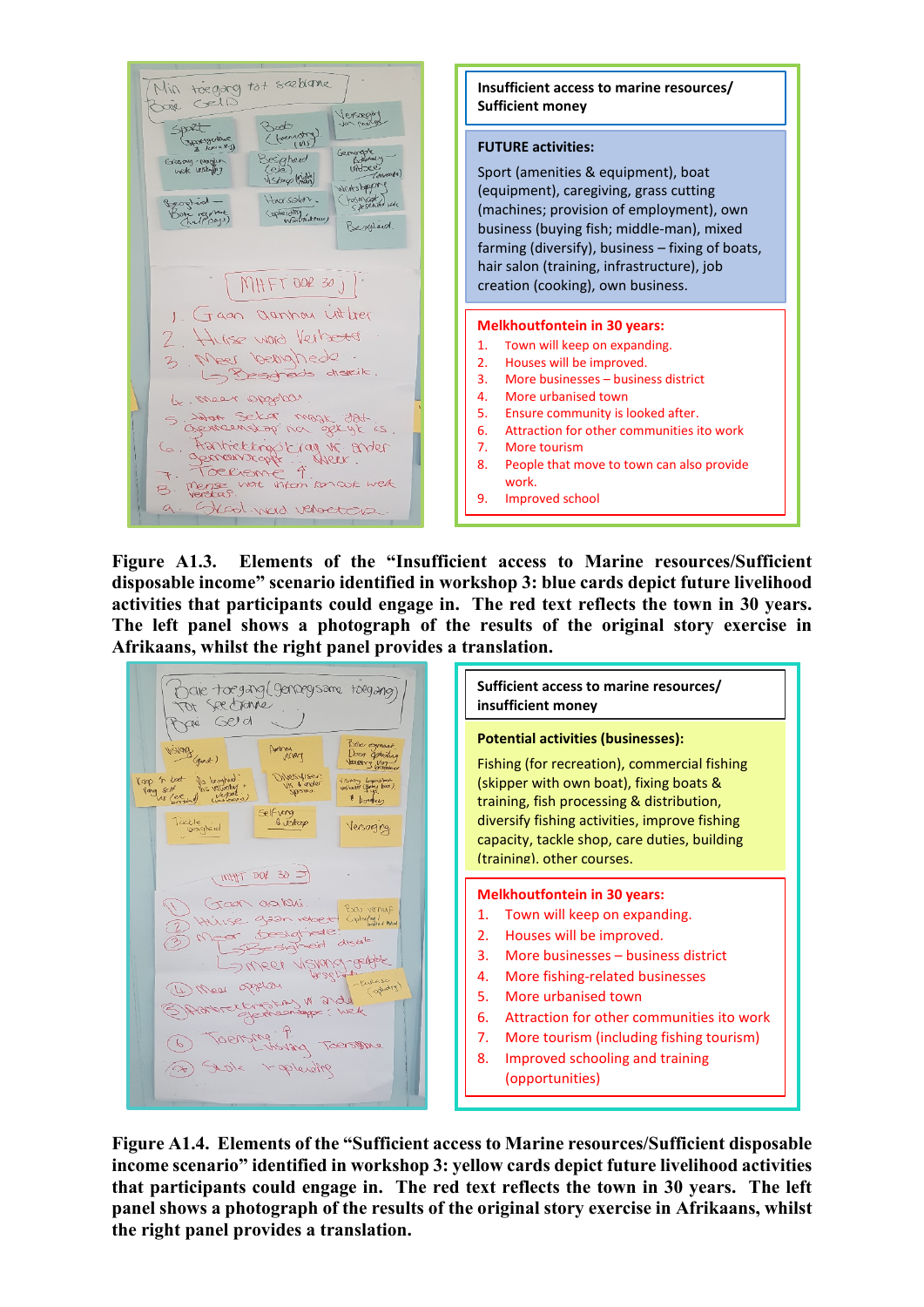#### **Scenario Stories from the participants**

## **"Nothing much has changed" - Insufficient access to marine resources /low disposable income**

Participants agreed that this scenario space, where there is little access to marine resources and low disposable income levels, most closely resembled the present situation. As a starting point, general discussions focused on the difficulties that exist in an income-constrained environment. Notably, participants raised and reiterated the point that to make money, one must have money. Next, livelihood activities that could be undertaken in a resource-constrained environment were discussed. Most of the activities highlighted were activities that participants are currently engaged with. To promote the forwardthinking approach required for scenario construction, participants were particularly asked to consider what other activities they could presently consider engaging in.

The second part of the discussion required participants to reflect on descriptions of what Melkhoutfontein would "look like" in 30 years in this scenario space. When considering future Melkhoutfontein, participants foresaw that a current national government housing project would be ongoing. By implication, the town's infrastructure regarding housing would be improved from the current situation. As a result, Melkhoutfontein would be a fully-fledged town with improved amenities and services. However, inadequate disposable income means that people remain stuck in similar cycles engaging in similar tasks as in the present. The sentiment was that people would survive, but life would not have changed much. Participants did, however, indicate that alternative livelihood opportunities would manifest over time and that wealth could be built across generations (on longer time scales).

# **"We will get there – eventually" – Sufficient access to Marine resources/low disposable income**

This scenario discussion took place along the same lines asthat for the first scenario space. This could be because, for some participants, this scenario closely resembled the present situation. In addition, livelihood activities in this scenario space closely resembled those in the first scenario. Ultimately, the sentiments expressed echoed those by participants at the start of the workshop when they indicated that one needs money to make money by reiterating that insufficient disposable income and the inability to access a large amount of capital was the most significant barrier that exists for them. To earn a sustainable fishery derived income, fishers need to have enough capital for day-to-day running expenses and need to access capital to buy equipment and training. As with the Bayesian network development process, participants highlighted the need for money to access skills training (such as skipper training).

Participants foresaw that the development trajectory for Melkhoutfontein would continue along the same lines in the first scenario space. Infrastructure development, managed by the central government, would continue independently from community socio-economic circumstances. Importantly, fishers emphasized again that they would accumulate personal wealth, albeit over a much more extended period. One of the participants pertinently noted that "if you have a vision, you can have wealth".

### **"The going is good" - Insufficient access to marine resources /high disposable income**

Discussions around this scenario space were much more optimistic, and after some initial hesitation, discussions were quite animated. To prompt the conversation and ensure even participation, each participant was asked to identify some livelihood activities they would choose to engage in if money was not a problem (bearing in mind that fishing activities were not an option). The activities identified were wide-ranging. Notably, all participants indicated they would own their own business while creating employment opportunities. Overall, community upliftment was a common theme among participants. While all the participants identified service-oriented businesses far removed from any maritime-related activity, a small number of participants also indicated they would capitalize on current skillsets by engaging in the fishing-related services industry, such as selling tackle and repairing boats. In addition, governmental housing projects would be ongoing. More disposable income means more opportunities